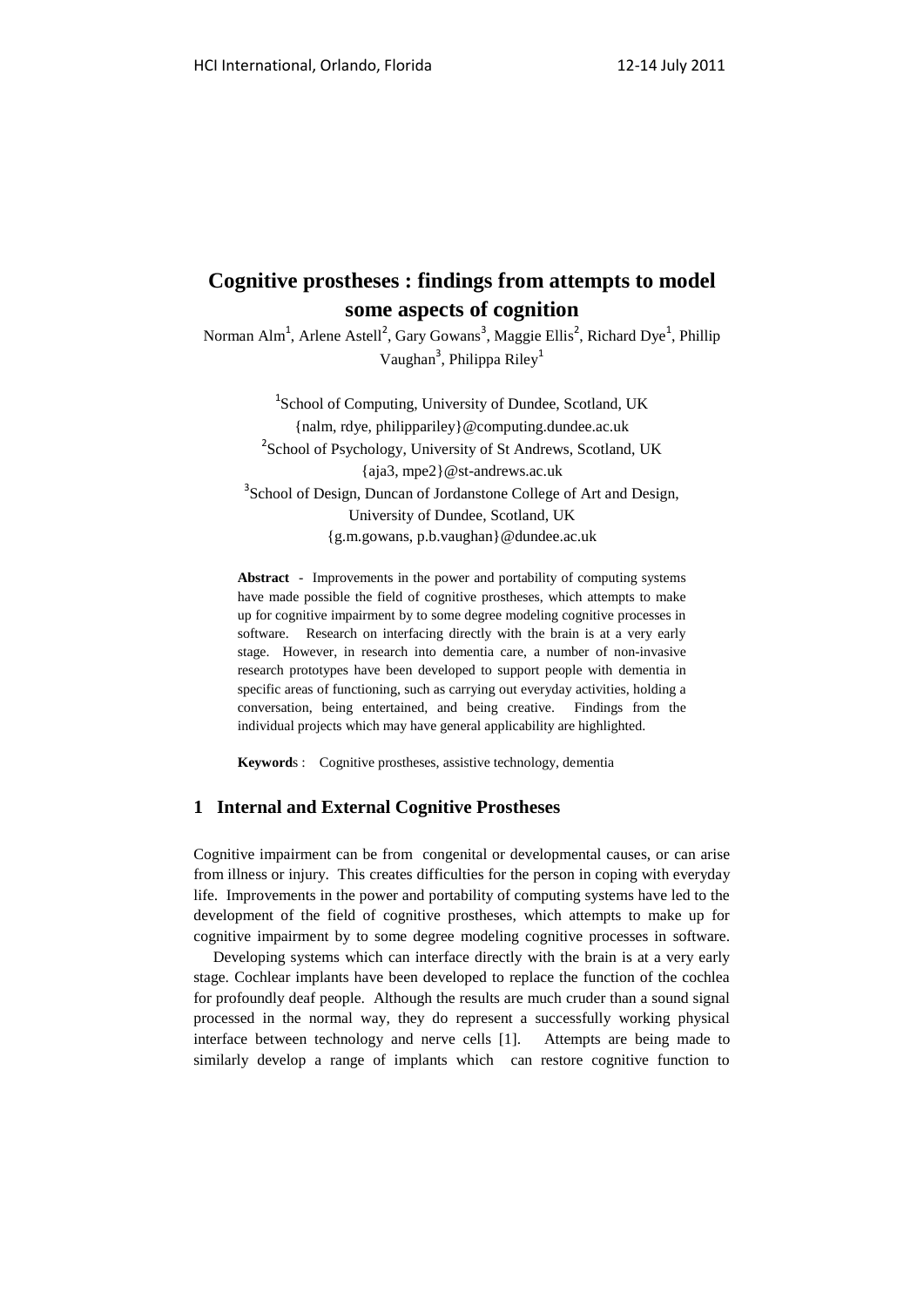individuals with brain tissue loss due to injury, disease, or stroke by performing the function of the damaged tissue with integrated circuits. An example of current work is developing a prosthetic for the treatment of hippocampus damage, including that caused by Alzheimer's disease [2]. An implant is currently being tested in rats.

Having implanted cognitive prostheses may be quite a long way off, but it may be possible to provide a significant amount of help for people with cognitive deficits by focussing on the activities which their impairment is affecting, and developing external systems which prompt and support them through these specific activities. In this way a system can to some degree take over cognitive functions that a person is having problems with.

One inspiration for this work is the realisation that many computer applications which assist all of us in our daily tasks could actually be considered extensions of our cognitive processes. This includes the cognitive assistance offered to us by pocket calculators, spreadsheets, and financial decision support systems.

 An example of people with cognitive difficulties who can benefit from computers without any specialist software is people with learning difficulties. In many cases a standard word processor provides better motivation and better access to writing than a pen and paper. The result is always neat and mistakes can be undone very easily. Computers can make the text in emails, documents and web pages more accessible through the use of [text-to-speech.](http://www.bltt.org/text2speech.htm) Creating multimedia using modern computers is becoming increasingly easier. It can allow people with cognitive difficulties to bring together video, pictures, sounds and symbols into a single package that communicates their needs, wishes or achievements [3].

 The use of computers in this way relates to another new field of enquiry : distributed cognition. Distributed cognition is a psychological theory incorporating findings from sociology and cognitive science. It is a study that makes clear the deep inter-relationship between individuals, artefacts and the environment. Distributed cognition sees human knowledge and cognition as not being confined to the individual. Instead, it is distributed by placing memories, facts, or knowledge on the objects, individuals, and tools in our environment [4]. As Salomon put it, "People think in conjunction and partnership with others and with the help of culturally provided tools and implements" [5].

## **2 Dementia**

Cognitive deficits can be produced by a variety of causes, but by far the most widespread and rapidly growing cause of this problem is dementia in older people. Dementia is the loss of cognitive abilities, particularly the use of working (short-term) memory, usually as a result of Alzheimer's disease or stroke. Dementia occurs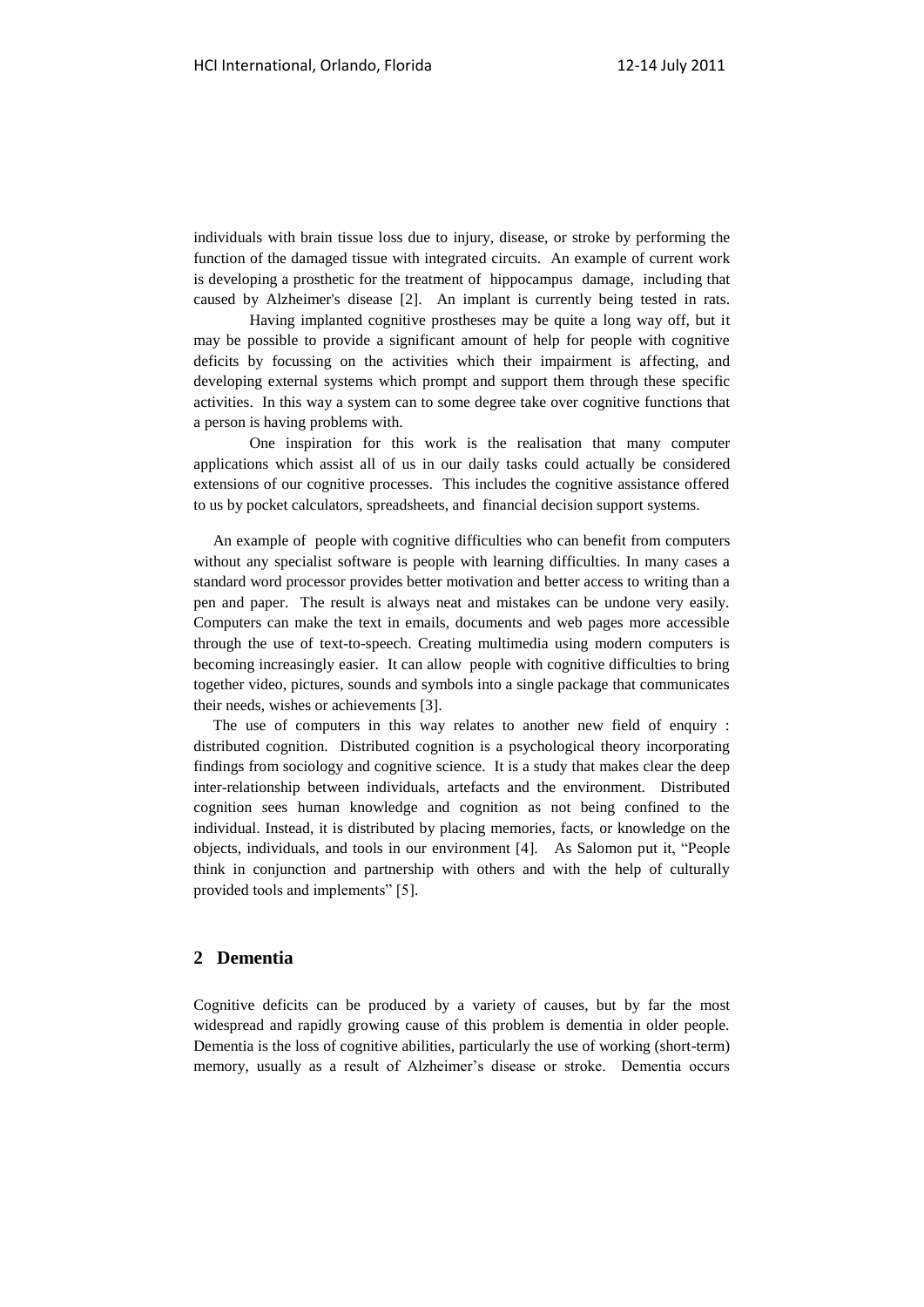primarily in older people, and while it does not affect all of them, its rate of occurrence rises steeply from about 1 in 5 of people in their 80s to 1 in 3 of those in their 90s [6,7]. As the world's population balance shifts towards the older end of the spectrum, the incidence of dementia will continue to increase [8]. The effects of dementia can be quite devastating for the person and their family, and pose significant challenges to professional carers. There is currently no way to stop or reverse the physical causes of dementia. Until such help is found, there will be a need to develop social and technological supports for people with dementia and their carers. This paper outlines a number of research projects with this aim.

### **2.1 Daily Activities**

People with dementia find it increasingly difficult to carry out daily activities, which puts a great strain on family carers, and eventually can result in referral to residential care. Most people with dementia, and their families, prefer that they remain in their own homes as long as possible. Work is ongoing to find ways in which technology could assist by providing appropriate and acceptable support to relieve some of the burden on carers.

 The Institute for Cognitive Prosthetics in Pennsylvania, USA, has been working for twenty years on developing ways to support people with cognitive difficulties in daily activities through technology [9].

 The group has found that cognitive assistive technology requires substantial customization for each patient, and that there are islands of deficits in seas of ability and vice versa. Activities that are objectively simple can be complex for the user, but encouragingly, brain plasticity has been seen as a result of intensive use of cognitive prostheses. Also cognitively impaired patients will develop creative unanticipated uses for new systems. And, to put technology in its proper place, just because a computer can perform a task more accurately doesn't mean that the patient should not be allowed the satisfaction of performing the task on their own.

 A system under development at the University of Toronto aims to develop noninvasive ways of monitoring the activities of a person with dementia in their home, in order to deliver timely and relevant prompts to help them with daily activities [10]. The system uses computer vision and so does not need any equipment attached to the person. This of course makes it more difficult to interpret what is happening and a great deal of computational intelligence is employed. The person's movements must be tracked, and then a determination made of what they are attempting to do. Then a decision must be made as to how best to prompt them. For tracking, the system makes use of a Bayesian system, which is a way of calculating probabilities based on developing knowledge gained. It then uses a Markov process to decide what the user is doing and how to prompt them. As well as its possible practical applications, this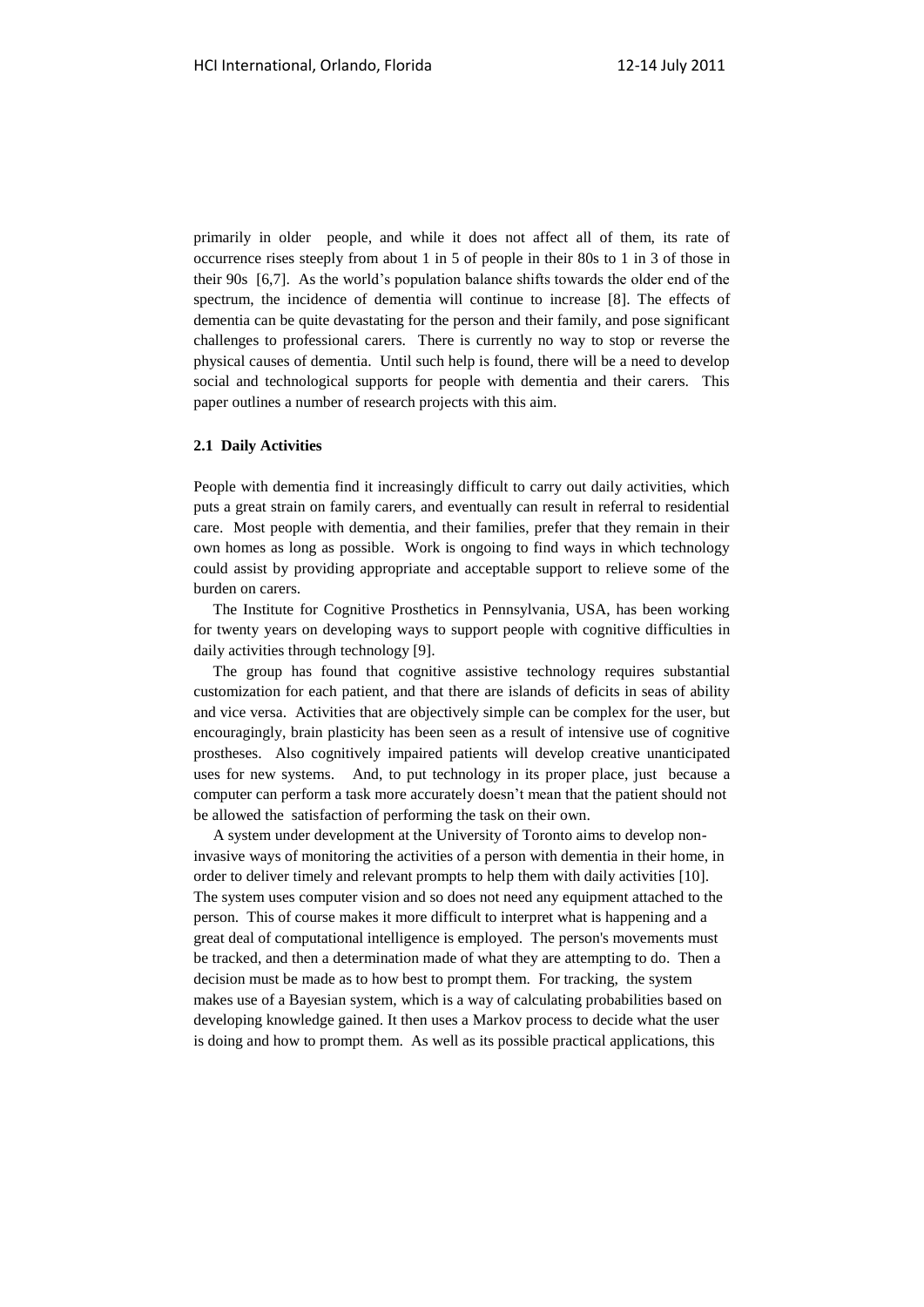work represents an interesting contribution both to computer vision modeling of human activities and decision making under uncertainty.

 The first task the project has tackled is hand washing in the bathroom. The initial results have been successful. Further work for the team will include trying to find ways to assist with tooth brushing and then the far more challenging task of helping with using the toilet. Other technologies to be considered are using sound as well as visual input (e.g. whether the water is running), and speech recognition to detect what the user is saying during the process.

 A prototype comprehensive home support system for people with dementia has been developed through a European funded collaboration [11]. The aim of the project was to develop a touchscreen based support system which collated sensor information from around the house and assisted the user by supplying a wide range of prompts and supports, including a daily agenda, pop-up reminders, a locator for lost items, and step-by-step instructions for daily activities. Navigation help outdoors was provided by means of a linked handheld device. Door alarms were in place as well as automatic control of lighting and easy control of household appliances. Music and other entertainment was provided with easy to use controls.

 The system performed well in tests. The team felt that particular strengths of this project were the involvement of potential users throughout the design process, and the multidisciplinary nature of the effort.

 The Laboratory for Assisted Cognition Environments at Rochester University in New York is working on a number of memory and problem solving aids that help an individual perform the tasks of day-to-day life [12,13]. This interdisciplinary project combines computer science research in artificial intelligence and ubiquitous computing with clinical research on patient care.

 The systems were based on multisensor (video and RFID) sequences, all of which were synchronized together. The scenarios of activities in daily living which were supported were walking around the indoor space, sitting and watching TV, preparing to use and then storing a kitchen utensil, preparing cereal, and drinking water. The experimental approach was based on calibration-free multi-view approaches which did not require cumbersome and sensitive camera calibration procedures.

 At the University of York in England work has been done on assisting people with dementia to use a cooker. People with dementia have problems carrying out multistep tasks such as are involved in cooking. Using a cooker of course carries with it significant possible risks to the safety of a person with cognitive difficulties. One problem with intelligent systems built to prompt people through a set of tasks is that the prompts used by these systems are likely to be viewed as novel. As people with dementia are known to have difficulties with novelty this could be a problem. An experiment was performed by this group to determine how to prompt people with dementia about what knob controls what burner on a cooker. A cue using a fluorescent visual path to call attention to the connection between the knob and the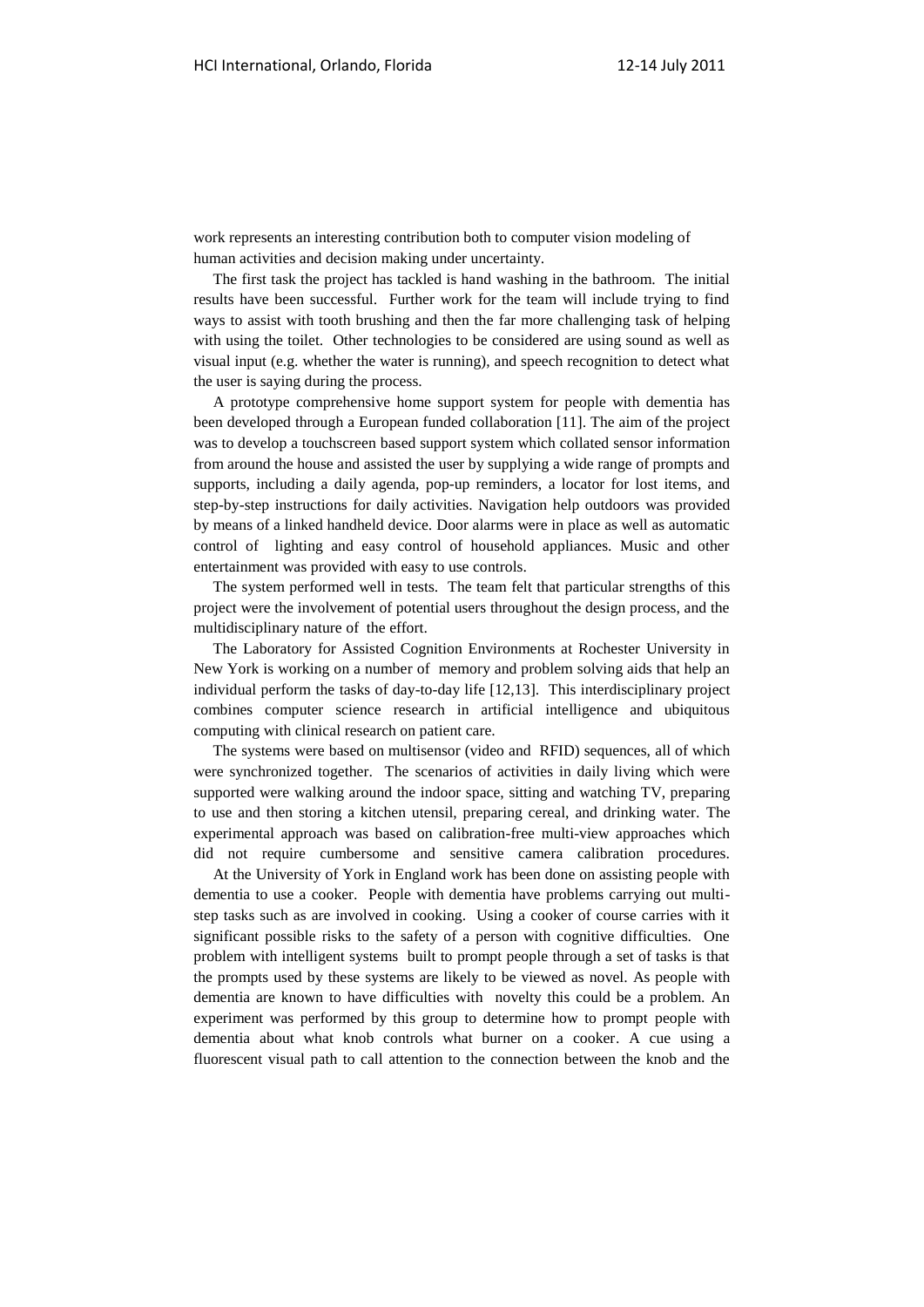hot plate was found to provide comparable or better results than more conventional alternatives. It is concluded that design in this area does not need to be constrained by the need to avoid novelty as long as the design is well carried out. The experiment is also of interest because of the way that it was embedded in a natural cooking task suitable for people of varied cognitive capacity [14].

 A number of projects have experimented with using on-screen avatars to prompt the users of cognitive support systems. There have been concerns about the acceptability and the effectiveness of avatars, particularly for older users. Some work has indicated that computer-generated 3D faces can be perceived quite negatively by people with dementia, whereas traditional 2D cartoon representations can work better [15]. At the Austrian Research Centers in Vienna some recent work has involved avatars based on photographs of faces, which are then animated [16]. The assumption is that these faces will find easier acceptance than cartoon-like or less realistic avatars. The photorealistic avatars were shown to elicit a high degree of attention holding and a positive reaction from people with mild dementia.

#### **2.2 Conversation**

One of the most devastating effects of dementia is the deprivation of the ability to communicate. Without working memory, conversation becomes impossible. For many people the basic interactional structure can remain to an extent, so greetings, farewells and other forms of ritualised speech are still possible, but the rest can be repetitive or apparently meaningless to a listener. As a result people with dementia can become socially isolated and deprived of the range and variety of social interactions that characterise everyday life for unimpaired people. This can have a profound effect on the person's sense of wellbeing, and put severe strains on family and carers.

 Although short-term memories are increasingly not available in dementia, longer term memories can be relatively well preserved. This is because long-term memories are stored in the brain in a different way from working memory. With dementia, the difficulty is to find a way to prompt these long term memories. This can be done by a family member who knows the person's history well, but it can be hard work, and does not make a for a relaxed and natural interchange, with both participants contributing equally.

 There may be a role here for technology to provide more stimulating and complex prompting and supporting, freeing both parties to enjoy a conversation. A group at Dundee and St Andrews Universities in Scotland have developed and evaluated a system called CIRCA, which performed this role. CIRCA consisted of a hypermedia structure with reminiscence material as content, accessible via a touchscreen. The system relieved the carer or relative of the task of continually supporting the person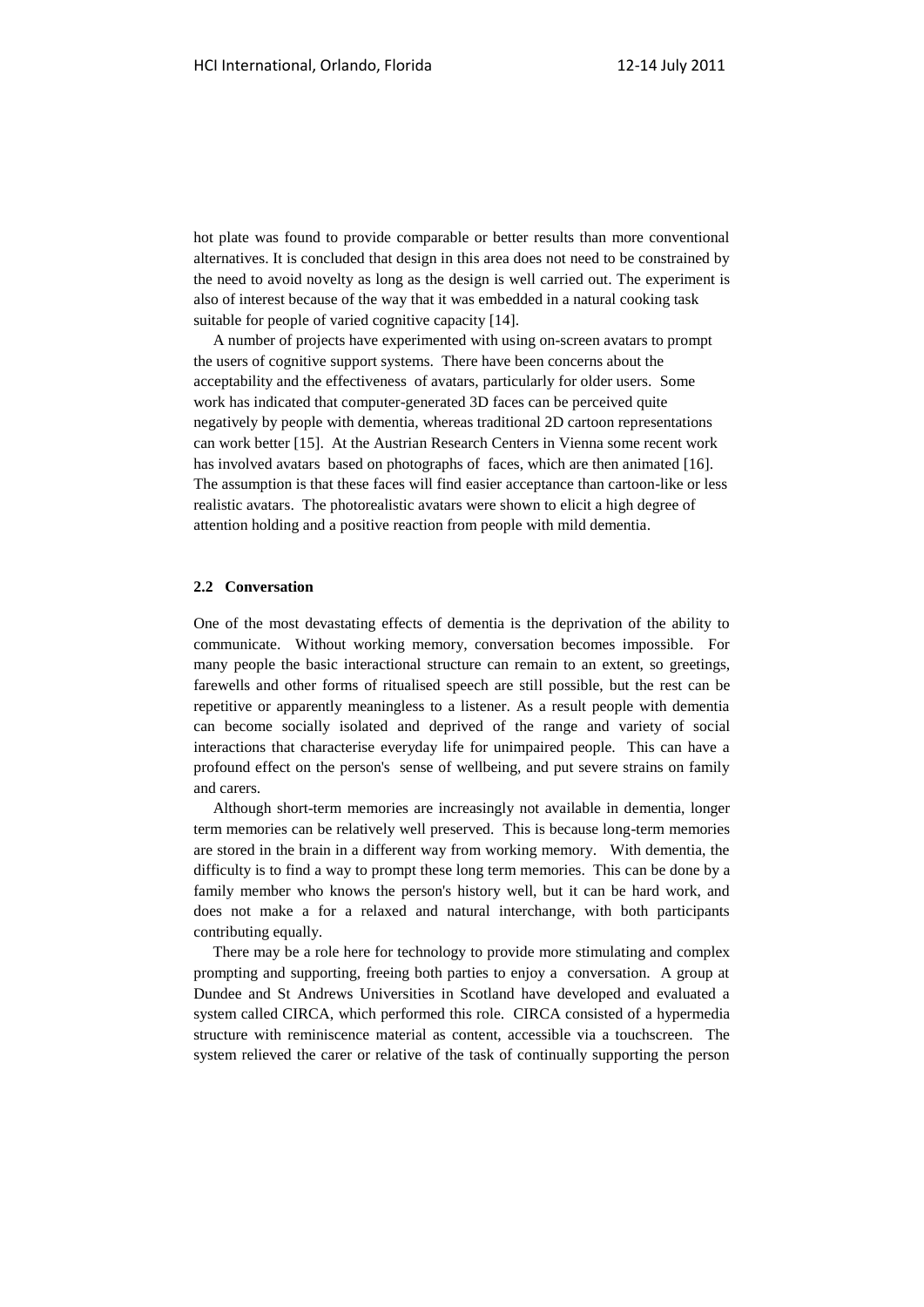with dementia in a conversation. Instead they could join with them in exploring and enjoying the multimedia material, which then had the effect of regularly triggering long-term memories. The person with dementia could then relate their story or recollection [17].

 The first prototype system presented the users with a choice of three reminiscence themes and three media types, drawn from approximately 10 video clips, 30 music clips, and 230 photographs. The material was chosen after consultation with about forty people with dementia and their families and carers, to determine what sort of material would be the most engaging and stimulating of conversation. Fig. 1 shows the system in use.

 After an iterative development of the system, for a final formal evaluation, communicative interactions were set up between people with dementia and a carer, with and without the system being used. Since CIRCA used reminiscence contents to stimulate conversation, the control condition used standard physical reminiscence material to prompt and facilitate conversation.

 Given the difficulties people with dementia may have in communicating their opinions, objective measures for such aspects of the interaction as engagement, enjoyment, and the degree to which a satisfying interaction is taking place were devised. Sessions were video recorded and then coded. A set of coding techniques was devised to describe both verbal and nonverbal behaviour that allowed focusing on (i) the people with dementia, (ii) the carers and (iii) the relationship between the two. In particular, an attempt was made to determine if people with dementia could be supported to take the lead more in conversations, rather than the contents and course of the interactions being directed by the carers. This would have a beneficial effect on the quality of life of people with dementia as the provision of a positive interaction, at whatever level a person with dementia understands it, can be considered a successful intervention [18]. In addition, facilitating staff to engage in successful reminiscence activities has been shown to have a positive impact on their attitudes towards the people they work with that continues beyond the activity sessions [19].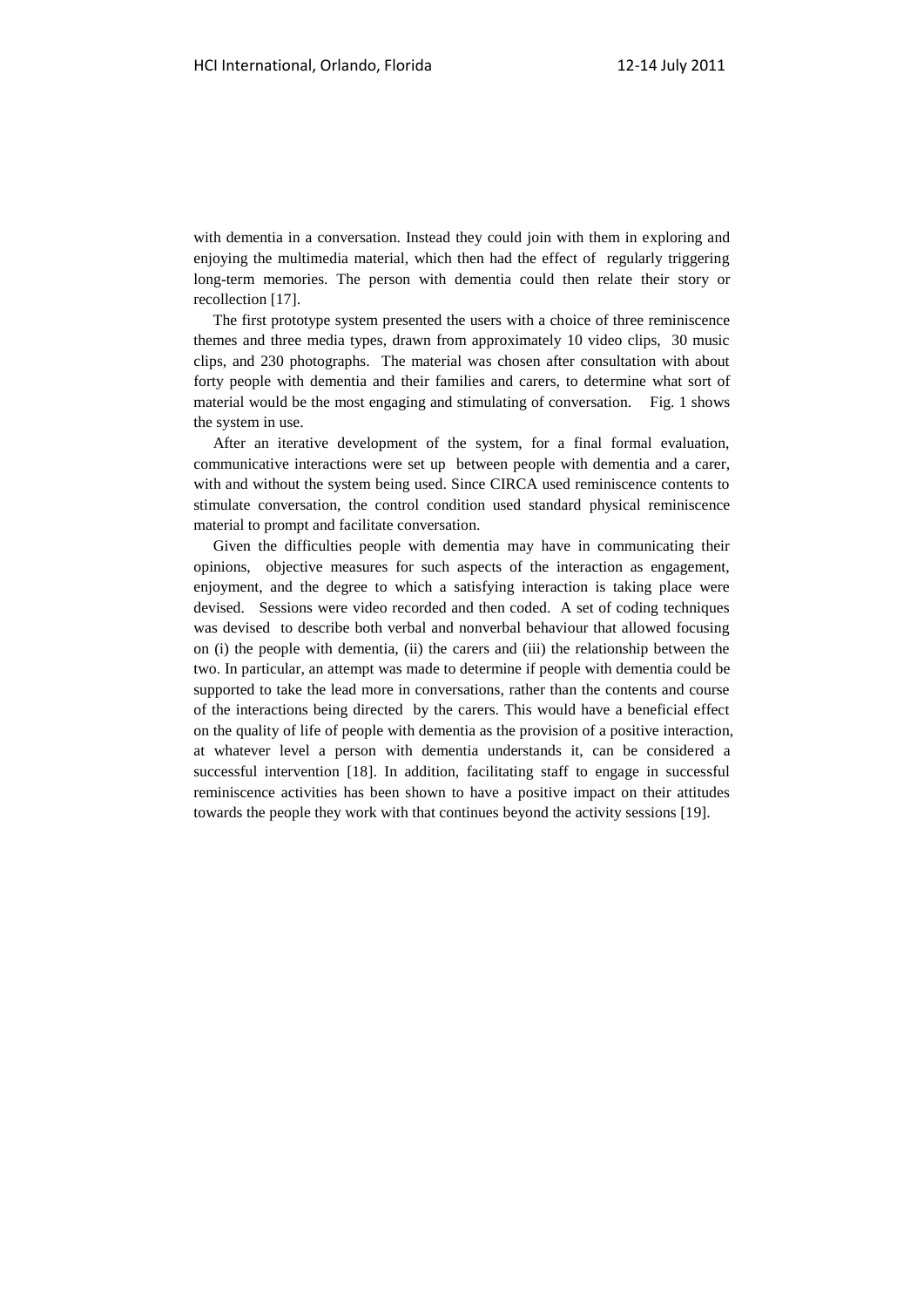

 **Fig. 1.** The CIRCA system in use.

 The CIRCA system proved successful in facilitating communication and in particular was able to give the person with dementia an increased control over the conversation, because control was shared via both participants interacting with the computer system. Staff were uniformly positive about using the system, and in some cases reported that they had learned more about the person in twenty minutes with the system than they had ever known before.

 A group in Japan has developed a system which facilitated a conversation, based on reminiscence materials, which took place between a person with dementia and a family member or volunteer over the internet, thus giving support to people who might otherwise be isolated in their own homes. The system provided a two-way videophone plus the ability to easily share photographs and video clips between the participants. Trials were conducted first with people with dementia in a hospital setting, to determine if they could understand and make use of a videophone connection. Subsequent field trials of the system in more realistic settings showed that people with dementia could communicate with therapists by videophone and that the reminiscence sessions over the network were generally as successful for individuals with dementia as face-to-face reminiscence [20].

 At the University of Toronto work has been done on developing multimedia reminiscence DVDs for people with dementia and their families. These were 40 minute DVD presentations made from material supplied by the family. In contrast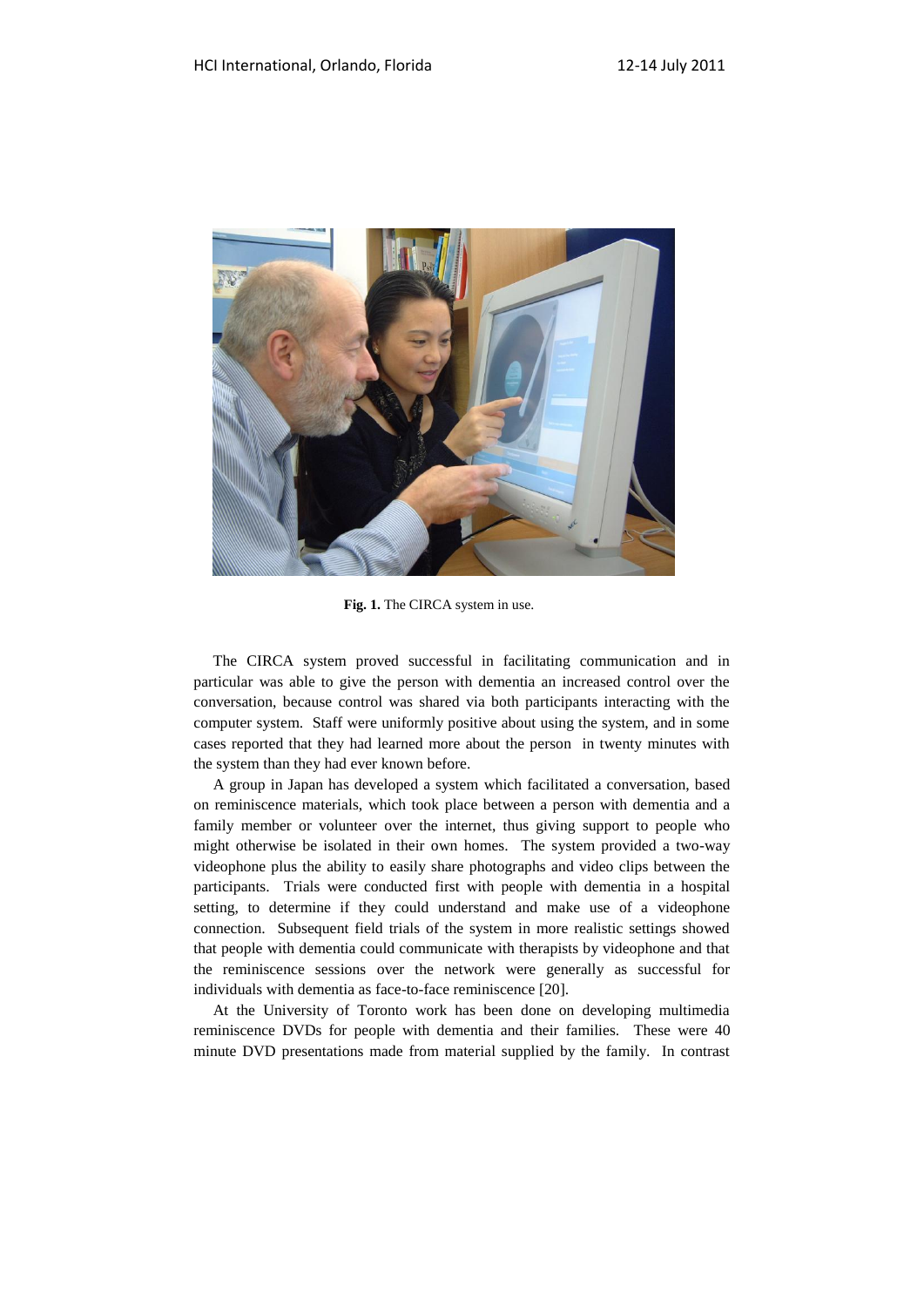with the CIRCA prototype this project made use of material personal to each individual. The idea was to give them and their families a pleasant and stimulating experience, and to prompt conversation based on the person's long term memories. Responses were positive, and the long-term aim of the group is to contribute to the restoration to some degree of the 'personhood' of the individual with dementia [21,22].

## **2.3 Interactive Entertainment**

The ability to entertain oneself is an important facet of a full life. As well as a quality of life issue, a very practical problem is that people with dementia currently need uninterrupted attention from carers all day, which can lead to exhaustion in relatives, and can make paid carers retreat from an overwhelming sense of demand into just providing the basics of physical care.

 The team in Scotland who developed the CIRCA system have investigated ways in which an interactive entertainment system for people with dementia could engage them and then support and prompt them in such a way so that they would be able to use the system unaided. The first issues addressed were what sort of content for an interactive system would be appropriate and engaging for older people and what kinds of prompts would be necessary to keep the person engaged and enjoying using the system [23].

 The activities developed were : games of skill, creative activities, and virtual experiences. Fig. 2 shows one of the games. The object is to get the ball past the goalie. Touching the ball launches it. Physics is taken account of, so that the ball's trajectory depends on where it is touched.

 Most of the users engaged well with the activities. Much was learned about how to structure the interaction to avoid confusion or boredom. Activities with a clear and always present goal worked best. Activities which were familiar, not surprisingly, also worked well. Activities which were less successful involved occasional pauses when it was not clear what to do next, or just what was happening.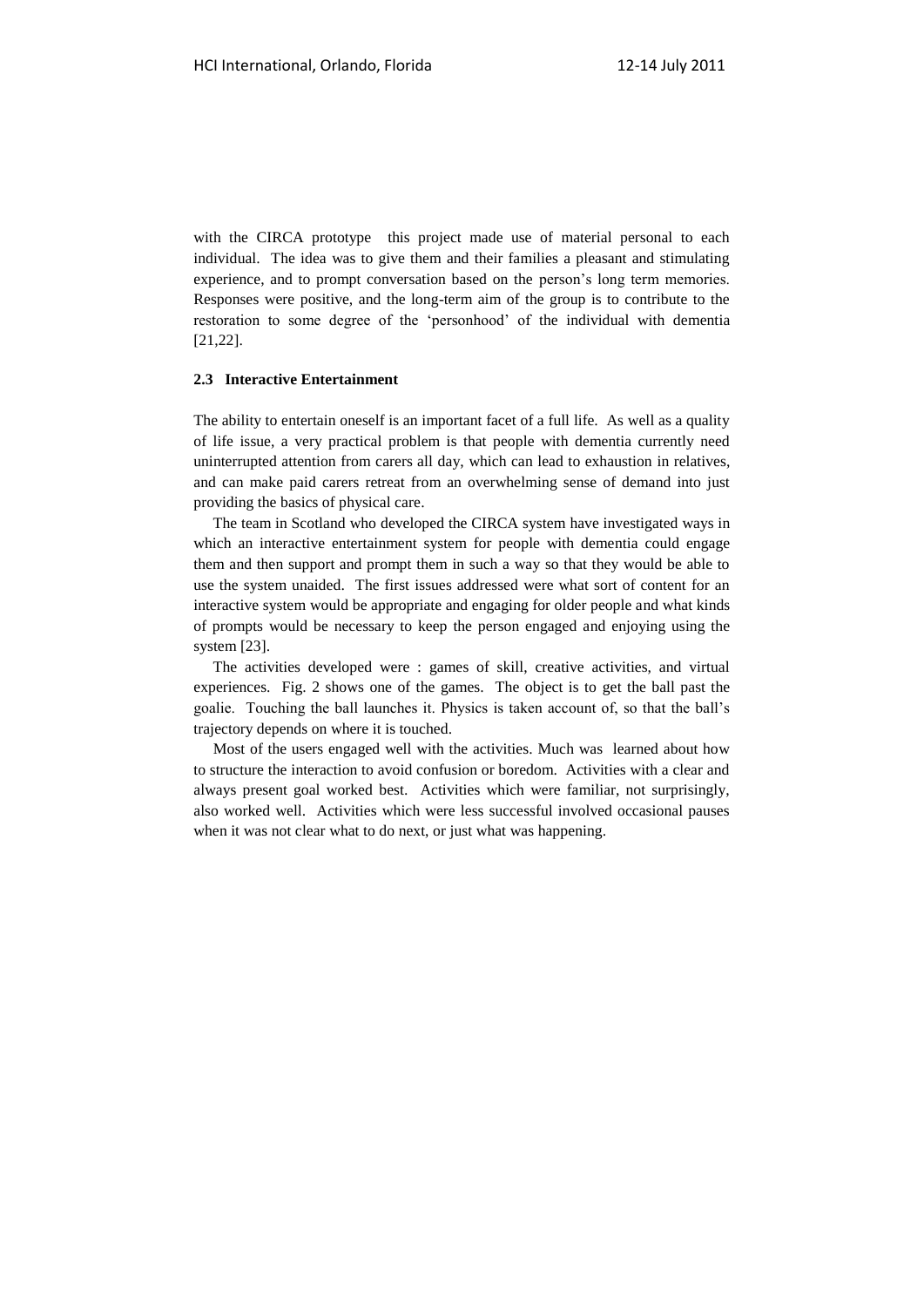

 **Fig. 2.** A game of Beat the Goalie in the LIM system

 Devising ways to replacing a helper by having the system itself prompt the user was a important part of this project. The team experimented with increasingly intrusive levels of prompting, so that the minimum level necessary to still ensure success could be determined.

Prompts could be provided, in increasing order of obtrusiveness, by :

- (1) An interface which was simple and easy to figure out
- (2) Visual reminders (such as an onscreen button flashing)
- (3) Text boxes which could pop up with instructions or suggestions
- (4) Spoken messages to the user
- (5) An onscreen avatar to deliver instructions and suggestions to the user

 Having tried the first four prompting methods, it was found that a well-designed interface, along with occasional text-box prompts worked well. The spoken prompts with synthetic speech did not work well. The synthetic speech was quite understandable to people without dementia, but participants with dementia simply ignored the speech, as if nothing had been said. This interesting outcome relates to work being done on difficulties older people in general and people with dementia is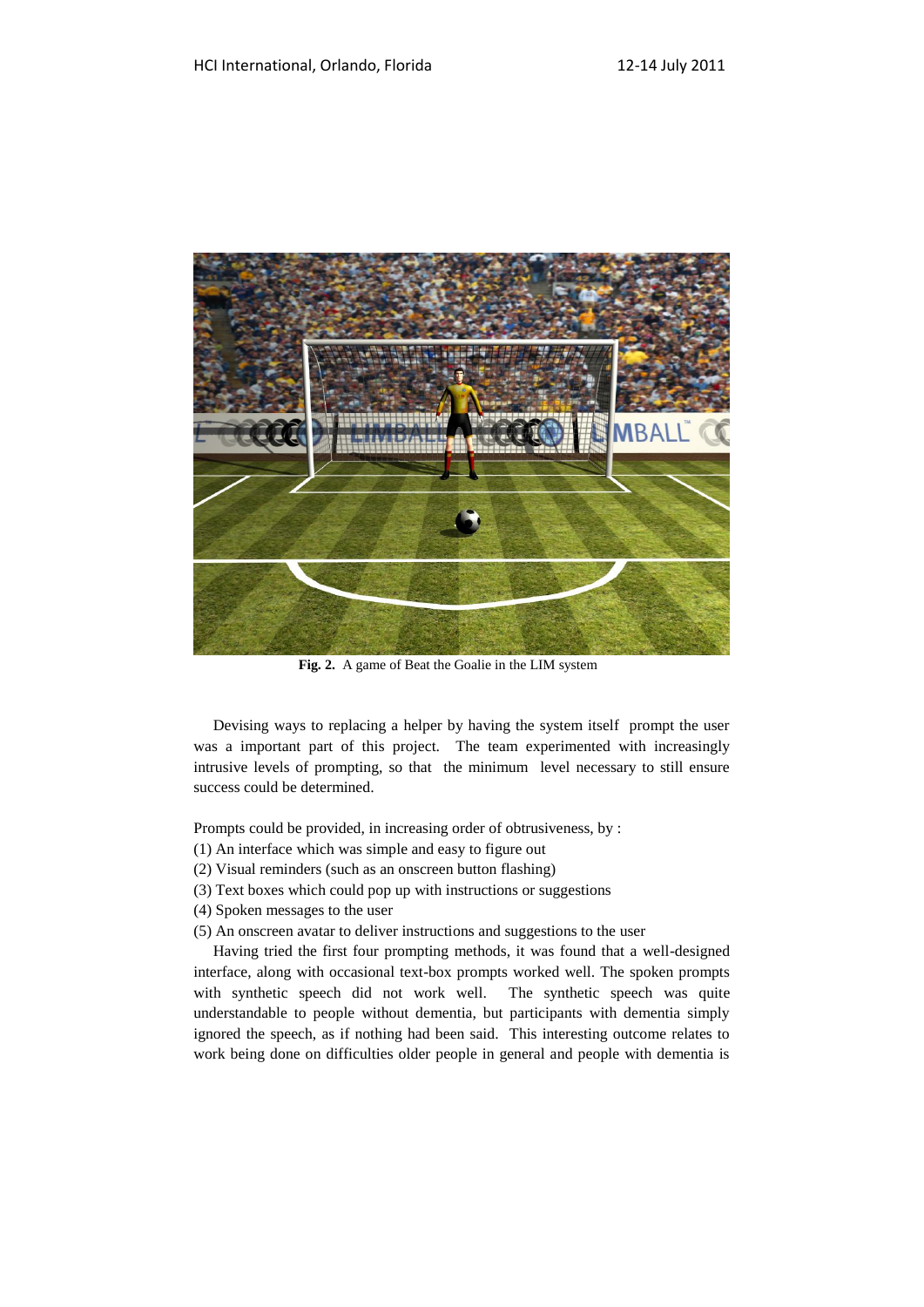particular may have with understanding synthetic speech. Visual prompts were better than verbal prompts in that they were better at keeping the initiative with the user. Users have enjoyed even the unfinished prototypes and engaged with them for extended periods without continual support from another person.

 The conclusions of this project were that a successful interactive experience should have the following characteristics :

- (a) An engaging, attractive and colourful interface, which promises enjoyment
- (b) It is always obvious what to do next, either because of the way the interface behaves, or because of a specific prompt
- (c) An element of challenge and skill mastery to the experience works well (i.e. there is a 'point' to it, even for people with little working memory)
- (d) Providing continual feedback provided on the user's performance encouragement when they are not succeeding at a task, and praise when they do succeed.

#### **2.4 Being Creative**

Looking beyond entertainment, as important as that is, a further challenge would be to devise technology which could help a person with dementia to carry out a satisfying creative activity.

 A simple definition of computer-supported creativity would be an activity which is directed by the user, within limits provided by the system, which produces a result which is innovative, individual and, ideally, aesthetically pleasing.

 A number of studies have shown the potential of people with dementia to be creative. Activities such as music and painting can positively influence the sense of well-being of people with dementia, with those participating showing improvements in self-esteem and mood and decreased agitation. All of these approaches have involved a great deal of planning and hard work on the part of carers to support the person with dementia in being creative. A project at Dundee University in Scotland has involved working on ways to use technology to take over some of the support needed by the person with dementia in order to carry out creative activities. A system called ExPress Play was developed to support failure-free musical composition for people with dementia. The system was intended to enable people with dementia to participate in active music making regardless of prior musical experience. Using the system always had a successful outcome. Express Play was accessed via a touch screen, and used a method of producing music which means it always sounded 'musical' [24]. Twenty-five people with dementia participated in evaluations, each taking part in three sessions spaced out over a number of days. All the sessions were videotaped. A tool was developed to continuously track and record all the selections, movements, and timings during a session, making it possible to replay the sound and display generated during each session for analysis.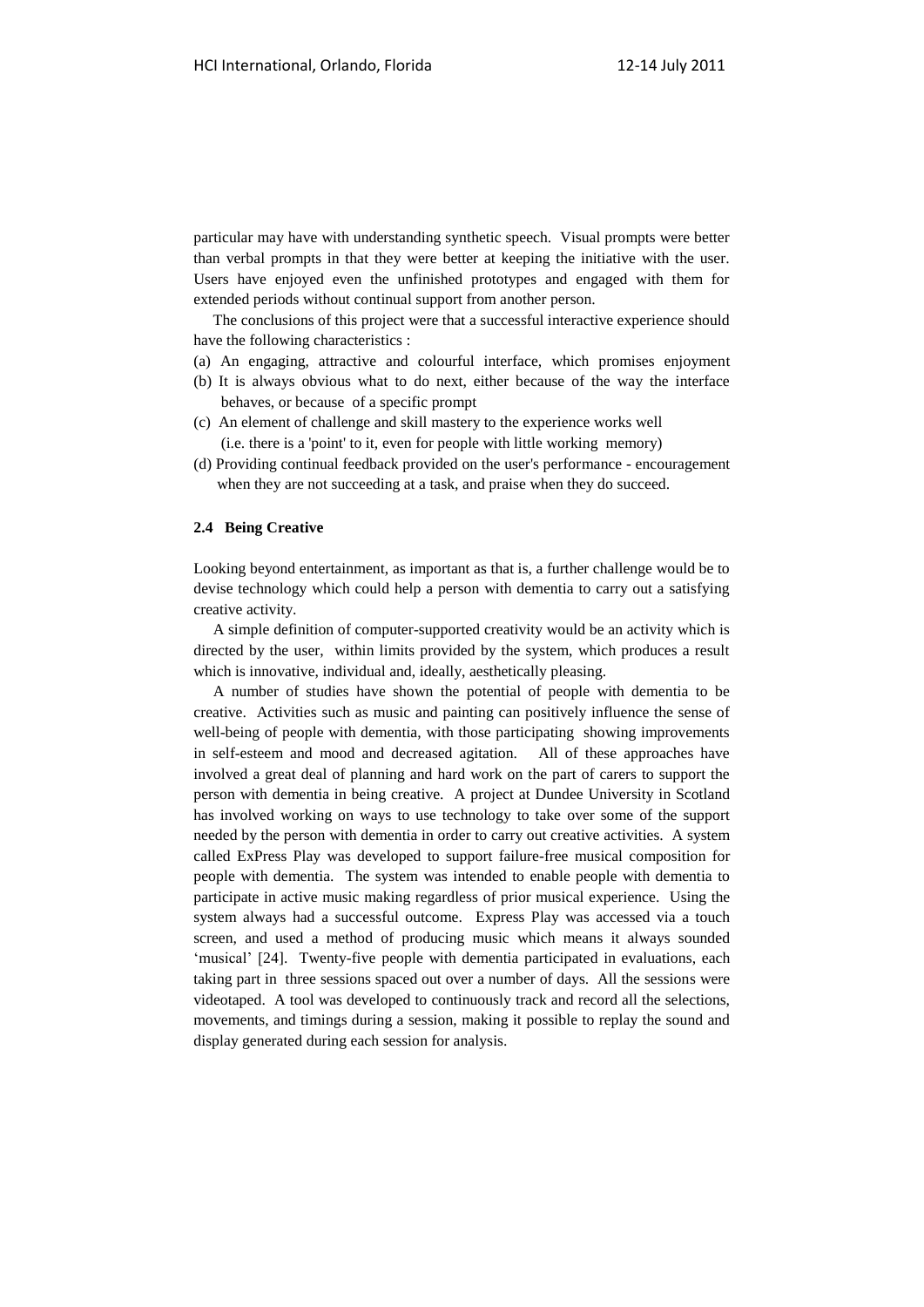Each session was intended to last ten minutes. However it was decided not to stop participants abruptly if they were deeply engaged in play, but rather stop them at the next appropriate time after ten minutes. In fact, more participants played for longer than ten minutes than expected.

 A helpful feature of the system was a display of a trail of 'bubbles' that appeared as the user dragged a finger across the screen, creating the music. The bubbles faded with time so as not to fill the screen entirely, but stayed on long enough to create the effect of a visual memory of where the finger had been. See Fig. 3.



**Fig. 3.** The ExPress Play interface showing the 'bubble trail' left as the user drags their finger across the screen, creating music.

 Users of the system all produced unique musical output. The tracking data showed that each person had a completely individual pattern of use of the system. The different trails of finger movement clearly showed some individuals favouring staccato dabs at points in a row, some making points all over the screen, others opting for continuous lines horizontally, vertically diagonally, or in swoops. None of the participants played in the same way as the others. The project thus fulfilled its aim of assisting the users to be creative in an engaging and satisfying way.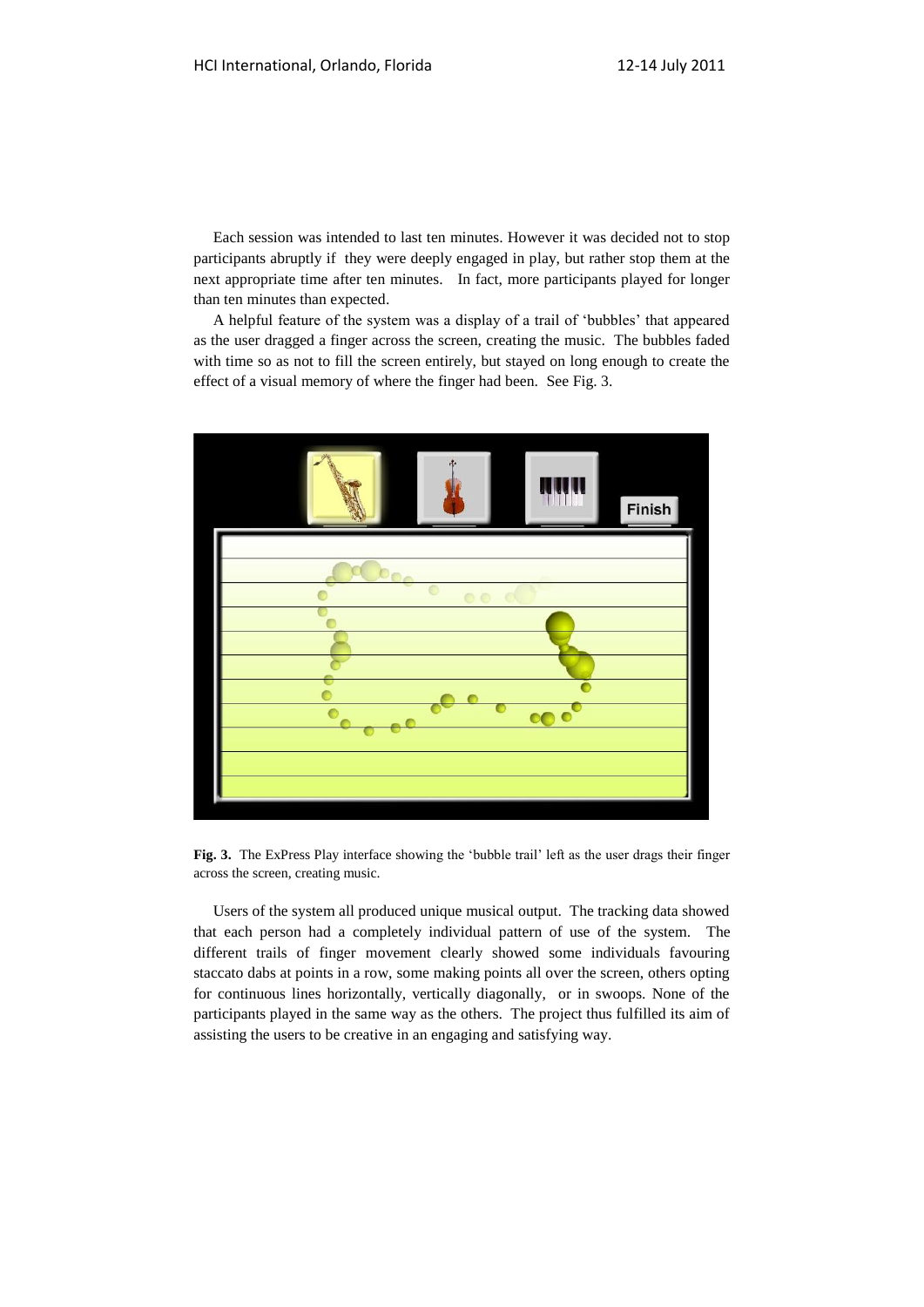# **3 Conclusion**

There are a number of interesting general findings from this work which may have a more general application to future attempts to provide effective cognitive prostheses.

#### 3.1 Methodology

All of the projects involved potential users throughout the design process, as difficult as this is given the nature of dementia. In some cases novel methods of measuring the effectiveness of the prototypes were developed [17]. The projects all were multidisciplinary in their approach. Given the complex nature of cognitive deficits and their effect on everyday life, this is an important feature to ensure that the results of the work are usable and desirable for intended beneficiaries.

## **3.2 Hardware**

Recent work in this field has moved away from sensors which require to be carried by or attached to the person, and instead rely on using sophisticated computer vision algorithms and to track users' movements and to analyse the behaviour being observed [10,12,13].

### **3.3 Human Computer Interaction**

Systems which require human-computer interaction for people with dementia need be sure it is always obvious to the user what to do next, either because of the way the interface behaves, or because of a specific prompt [23]. It is important, because of the working (short-term) memory problems to provide users with continual feedback [23]. It may be possible to devise ways having a simple stylised visual representation of short-term memory, such as in the music making system [24]. Efforts should be made when using prompt either to have them obvious in their intent, or familiar in design. Unobvious novel prompts are likely to fail [10]. With good design, however, even novel technologies can be introduced, if it is obvious how to use them [14,20,23,24]. Interestingly, even cognitively impaired patients will develop creative unanticipated uses for systems designed for another purpose, and such creativity is to be encouraged [9].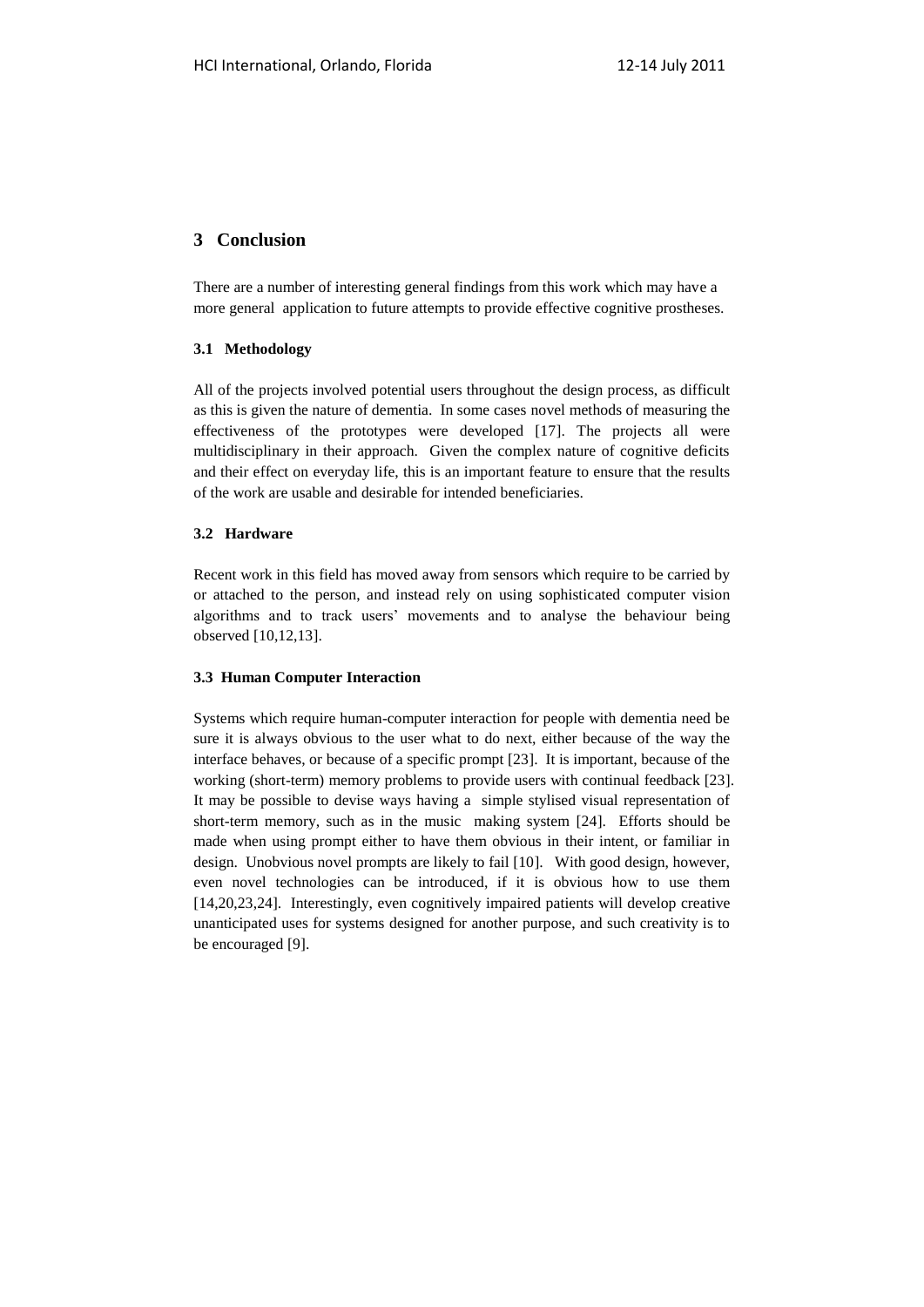#### **3.4 Impact on Users**

Improving the ability of people with cognitive deficits to function better will have a positive effect on staff attitudes towards the people they work with that continues beyond any particular activity session [19]. Ultimately such systems can contribute to ambitious goal of restoring the 'personhood' of the individual with dementia [21,22].

## **References**

[1] [Waltzman,](http://www.google.co.uk/search?tbs=bks:1&tbo=p&q=+inauthor:%22Susan+B.+Waltzman%22) S., [Roland,](http://www.google.co.uk/search?tbs=bks:1&tbo=p&q=+inauthor:%22J.+Thomas+Roland%22) J.T. **:** Cochlear implants. Thieme, New York (2006)

[2] Berger, T. W., Ahuja, A., Courellis, S., Deadwyler, S. , Erinjippurath, G., Gerhardt, G. : Restoring lost cognitive function. IEEE Engineering in Medicine and Biology Magazine, 24(5), 30-44 (2005)

[3] Better Learning Through Technology, http://www.bltt.org

[4] Hutchins, E. : Cognition in the Wild. MIT Press, Cambridge, USA (1995)

[5] Salomon, G. : Distributed cognitions: Psychological and educational considerations.

Cambridge University Press, Cambridge, UK xiii (1997)

[6] Jorm, A., Korten, A., Henderson, A. : The prevalence of dementia : a quantitative integration of the literature. Acta Psychiatrica Scandinavica, 76, 465-479 (1987)

[7] M. Knapp : Report into the Prevalence and Cost of Dementia prepared by the Personal Social Services Research Unit (PSSRU) at the London School of Economics and the Institute of Psychiatry at King's College London, Alzheimer's Society, London (2007)

[8] Foresight Panel. (2000) The Age Shift: Priorities for Action. Report of the Foresight Ageing Population Panel. London : Office of Science and Technology / Department of Trade and Industry, 11 (2000)

[9] Cole, E. : Patient-centered design as a research strategy for cognitive prosthetics: lessons learned from working with patients and clinicians for two decades. Proceedings of CHI 2006 Workshop on Designing Technology for People with Cognitive Impairments. Montreal, Canada (2006)

[10] Mihailidis, A., Boger, J., Candido, M., Hoey, J. : The COACH prompting system to assist older adults with dementia through handwashing: An efficacy study. BMC Geriatrics, 8(28) (2008)

[11] Meilland, F., Reinersmann, A., Bergvall-Kareborn, B., Craig, D. Moelaert, F., Mulvenna, M., Nugent, C., Scully, T., Bengtsson, J., Dröes, R. : COGKNOW: Development of an ICT device to support people with dementia. Journal on Information Technology in Healthcare. 5(5), 324-334 (2007)

[12] Kautz, H., Harman, C., Modayil, J., Levinson , R. ,Halper , D. : Integrating cueing and sensing in a portable device. University of Washington Institute on Aging Conference: "Supportive Technology and Design for Healthy Aging" University of Washington Press, Seattle (2008)

[13] Messing, R., Pal, C., Kautz, H. : Activity recognition using the velocity histories of tracked keypoints. The Twelfth IEEE International Conference on Computer Vision , IEEE Kyoto (2009)